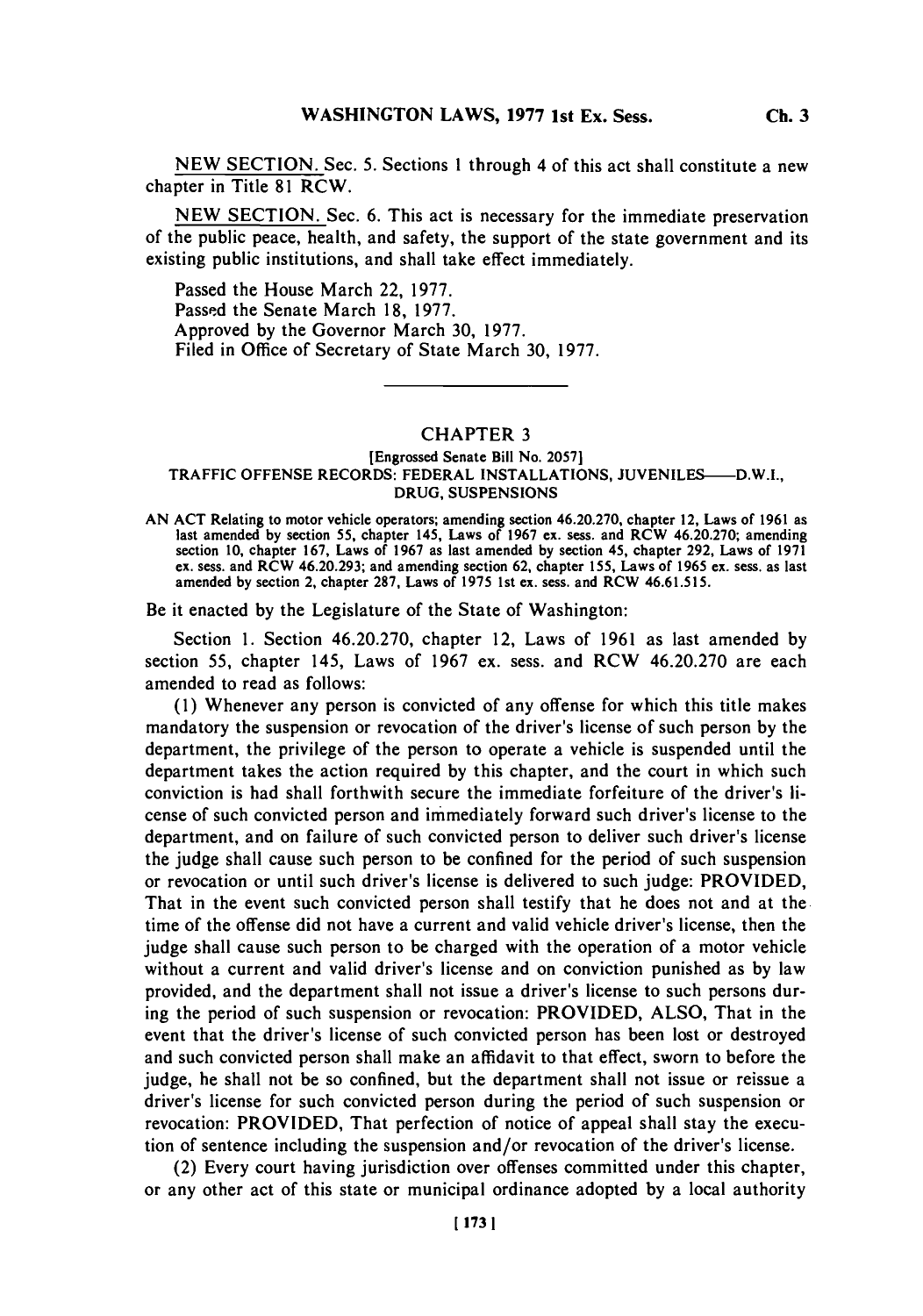regulating the operation of motor vehicles on highways, or any federal authority having jurisdiction over offenses substantially the same as those set forth in Title 46 RCW which occur on federal installations within this state, shall forward to the department within ten days of a forfeiture of bail or collateral deposited to secure the defendant's appearance in court, or a payment of a fine, or a plea of guilty or a finding of guilt, an abstract of the court record in the form prescribed **by** rule of the supreme court, showing the conviction of any person in said court for a violation of any said laws other than regulations governing standing or parking, and may recommend the suspension of the driver's license of the person so convicted.

**(3)** For the purposes of Title 46 RCW the term "conviction" shall mean a final conviction in (( $\epsilon$ *i*ther)) a state or municipal court( $(.)$ ) or by any federal authority having jurisdiction over offenses substantially the same as those set forth in Title 46 RCW which occur on federal installations in this state, an unvacated forfeiture of bail or collateral deposited to secure a defendant's appearance in court, the payment of a fine, a plea of guilty, or a finding of guilt on a traffic law violation charge,  $((\text{shall be equivalent to a convention, under Title 46 REVIEW})$  regardless of whether the imposition of sentence is deferred or the penalty is suspended.

Sec. 2. Section **10,** chapter **167,** Laws of **1967** as last amended **by** section 45, chapter **292,** Laws of **1971** ex. sess. and RCW 46.20.293 are each amended to read as follows:

The department is authorized to provide juvenile courts with the department's record of traffic charges compiled under RCW 46.52.100 and 13.04.120, against any juvenile upon the request of any state juvenile court or duly authorized officer of any juvenile court of this state. Further, the department is authorized to provide any juvenile court with any requested service which the department can reasonably perform which is not inconsistent with its legal authority which substantially aids juvenile courts in handling traffic cases and which promotes highway safety.

The department is authorized to furnish to the parent, parents, or guardian of any person under ((twenty-one)) eighteen years of age who is not emancipated from such parent, parents, or guardian, the department records of traffic charges compiled against said person and shall collect for said copy a fee of one dollar and **fifty** cents to be deposited in the highway safety fund.

Sec. **3.** Section **62,** chapter **155,** Laws of **1965** ex. sess. as last amended **by** section 2, chapter **287,** Laws of **1975** 1st ex. sess. and RCW **46.61.515** are each amended to read as follows:

**(1)** Every person who is convicted of a violation of (a) driving a motor vehicle while under the influence of intoxicating liquor or **(b)** driving a motor vehicle while under the influence of a drug to a degree which renders the driver incapable of safely driving a motor vehicle shall be punished **by** imprisonment for not less than five days nor more than one year, and **by** a fine of not less than **fifty** dollars nor more than five hundred dollars.

On a second or subsequent conviction of either offense within a five year period he shall be punished **by** imprisonment for not less than thirty days nor more than one year and **by** a fine not less than one hundred dollars nor more than one thousand dollars, and neither the jail sentence nor the fine shall be suspended: PRO-**VIDED,** That the court may, for a defendant who has not previously had a jail sentence suspended on such second or subsequent conviction, suspend such sentence